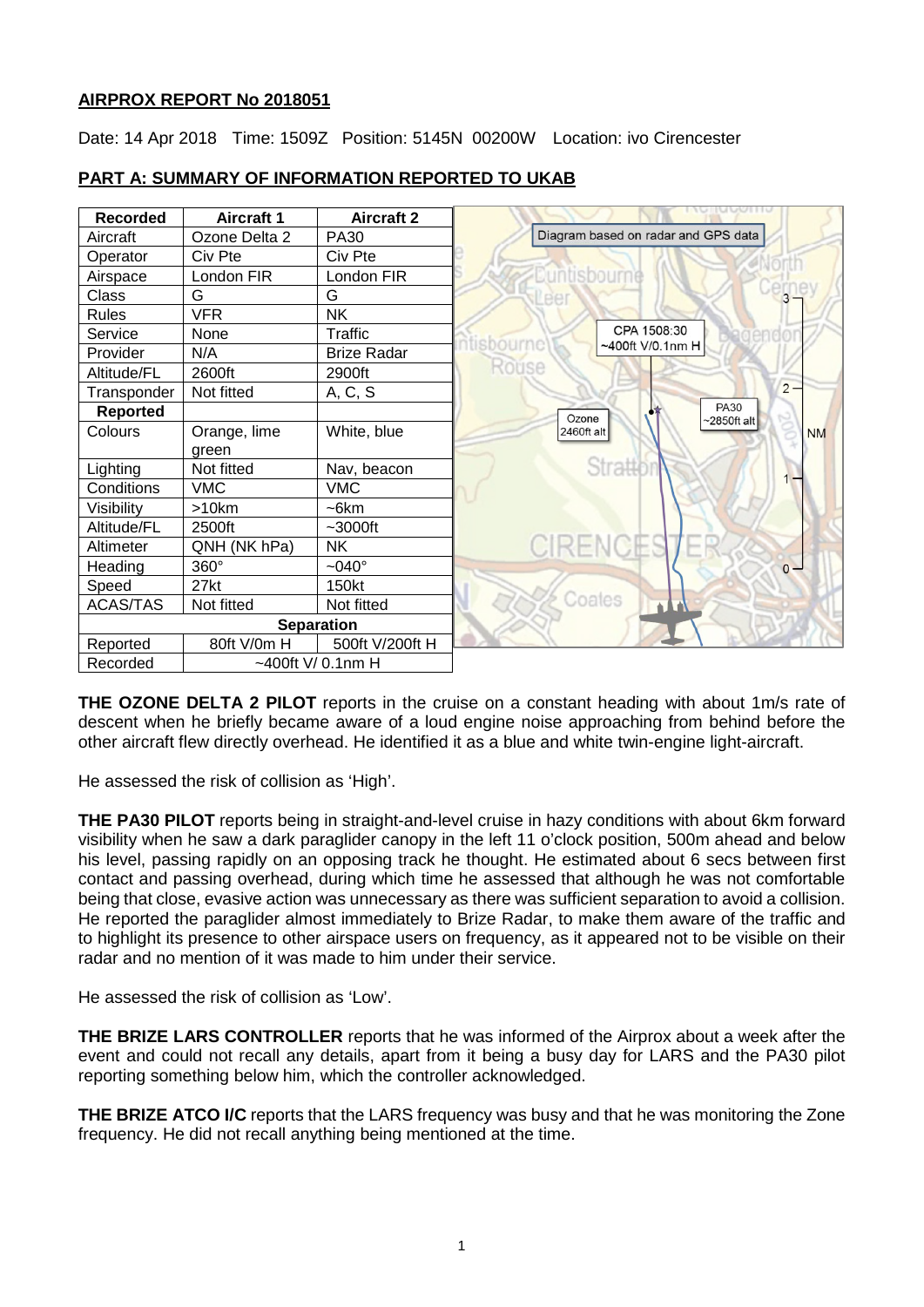#### **Factual Background**

The weather at Brize Norton was recorded as follows:

METAR EGVN 141550Z 20003KT 9999 FEW040 SCT250 17/07 Q1014 BLU NOSIG= METAR EGVN 141520Z NIL= METAR EGVN 141450Z 17005KT 9999 FEW040 SCT250 16/07 Q1015 BLU NOSIG=

#### **Analysis and Investigation**

#### **Military ATM**

An Airprox occurred on 14 Apr 18 at approximately 1500 UTC, near RAF Brize Norton between a PA30 and a paraglider. The PA30 pilot was receiving a Traffic Service from Brize LARS, it is not known if the paraglider was receiving a FIS.

The PA30 pilot contacted the Brize LARS Controller at 1500 and, following formal identification, a Traffic Service was agreed. In the following 8min, Traffic Information was passed on 5 occasions on conflicting traffic. At 1508:23, the PA30 pilot reported a paraglider 500ft below his aircraft and the Brize LARS Controller confirmed that the paraglider was not showing on radar. The Airprox was not reported on frequency, the Brize LARS Controller was not informed of the incident until 8 days later and therefore had no specific recollection of the incident.

The Brize LARS Controller noted their workload as high-to-medium with multiple aircraft on frequency at the time of the incident. Given that Traffic Information was passed to the PA30 pilot on 5 occasions leading up to this incident it is reasonable to assume that had the paraglider been showing on radar then Traffic Information on the paraglider would have been passed.

The screenshot below is taken from a NATS radar replay and is not representative of the radar picture available to the Brize LARS Controller. The NATS radar replay indicates the paraglider pilot's reported Airprox position with a white cross but the paraglider does not appear as a primary track.



Screenshot timed at 1508:38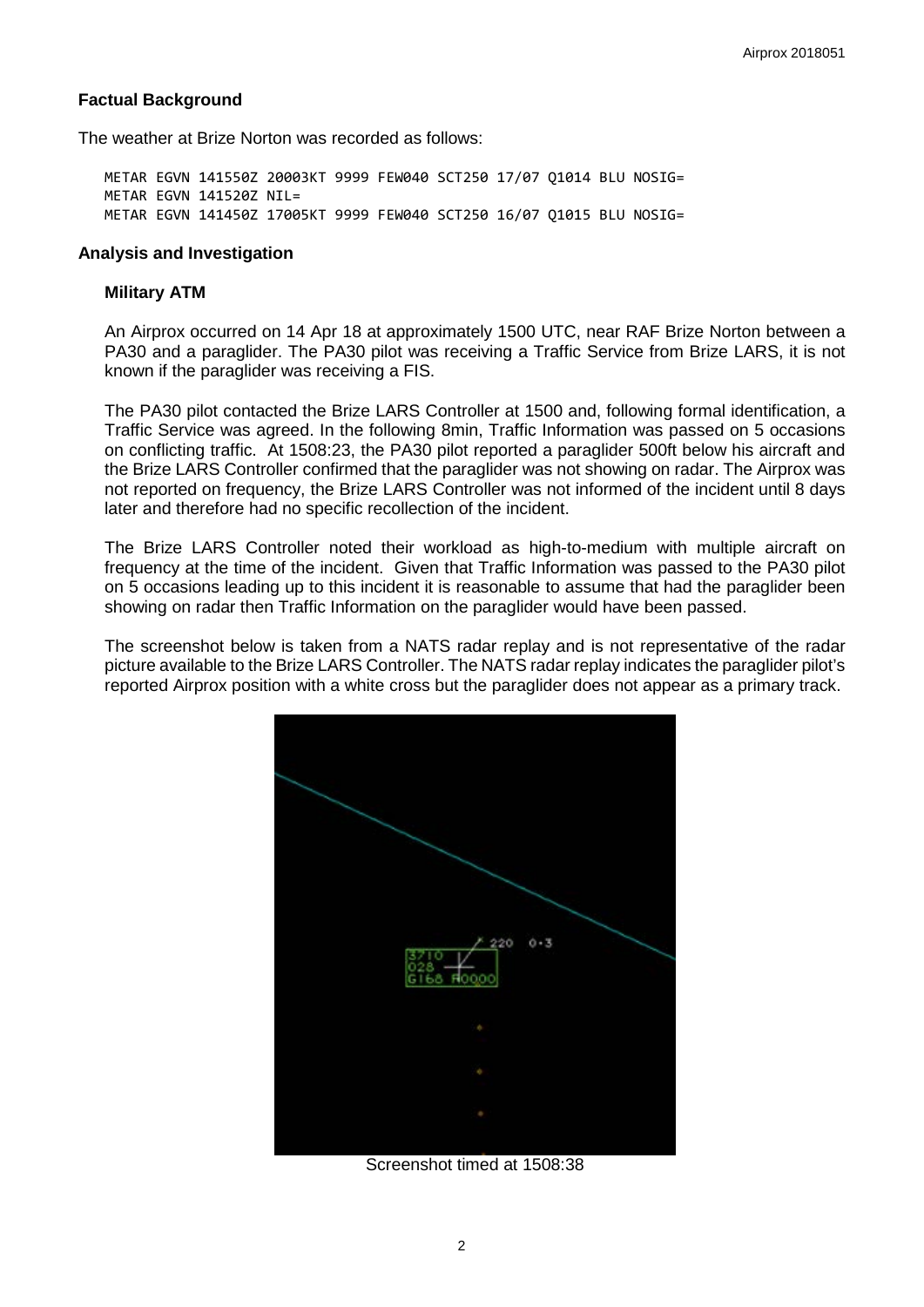#### **UKAB Secretariat**

The paraglider and PA30 pilots shared an equal responsibility for collision avoidance and not to operate in such proximity to other aircraft as to create a collision hazard<sup>[1](#page-2-0)</sup>. If the incident geometry is considered as overtaking then the paraglider pilot had right of way and the PA30 pilot was required to keep out of the way of the other aircraft by altering course to the right<sup>[2](#page-2-1)</sup>.

#### **Summary**

An Airprox was reported when a paraglider and a PA30 flew into proximity at 1509 on Saturday 14<sup>th</sup> April 2018. Both pilots were operating in VMC, the PA30 pilot in receipt of a Traffic Service from Brize LARS and the paraglider pilot operating under VFR, not in receipt of a FIS.

#### **PART B: SUMMARY OF THE BOARD'S DISCUSSIONS**

Information available consisted of reports from both pilots, a transcript of the relevant R/T frequency, radar photographs/video recordings, reports from the air traffic controllers involved and reports from the appropriate ATC authority.

Members agreed that the nature of paragliding operations was such that situational awareness through R/T or radar surveillance would likely not be effective and therefore that the imperative of see-andavoid was all the more important. In this occurrence, the paraglider pilot was unsighted to the PA30 approaching from behind but was alerted by its sudden noise. For his part, the paraglider would have been presented to the PA30 pilot looking against a dark background and likely a difficult target to acquire until relatively close in when target apparent growth and colour become more prevalent. The PA30 pilot reported the paraglider as 500ft below his altitude and the paraglider GPS track showed that vertical separation was of the order of 400ft. Members opined that the paraglider pilot's perception of separation at CPA (80ft vertically) was significantly underestimated probably due to the natural startle response of the PA30 passing overhead in proximity.

Turning to the cause, members agreed that the PA30 pilot had seen the paraglider at a late stage (no doubt hindered by the prevailing visibility), and that although the paraglider pilot had seen the PA30, he had only done so after CPA and could not therefore have acted to increase separation; effectively a non-sighting. Members discussed the risk, with some observing that collision had only been averted by the aircraft circumstantially being at different altitudes. Notwithstanding, during this discussion it was noted that although neither pilot had planned to fly at a different altitude, the fact of the matter was that they had been, and were therefore separated vertically. The risk pertaining to any incident could at least partly be quantified in terms of the 'what-ifs' but it was the Airprox Board task to ascertain the risk 'in the event'. In this event, because separation had not been reduced to the bare minimum, members felt that the vertical separation was such that it was more than providence that they had avoided a collision. As a result, the Board agreed that the reality was that there had not been a risk of collision.

## **PART C: ASSESSMENT OF CAUSE AND RISK**

l

Cause: A late sighting by the PA30 pilot and effectively a non-sighting by the Ozone Delta 2 pilot.

Degree of Risk: C.

<span id="page-2-0"></span><sup>1</sup> SERA.3205 Proximity.

<span id="page-2-1"></span><sup>2</sup> SERA.3210 Right-of-way (c)(3) Overtaking.